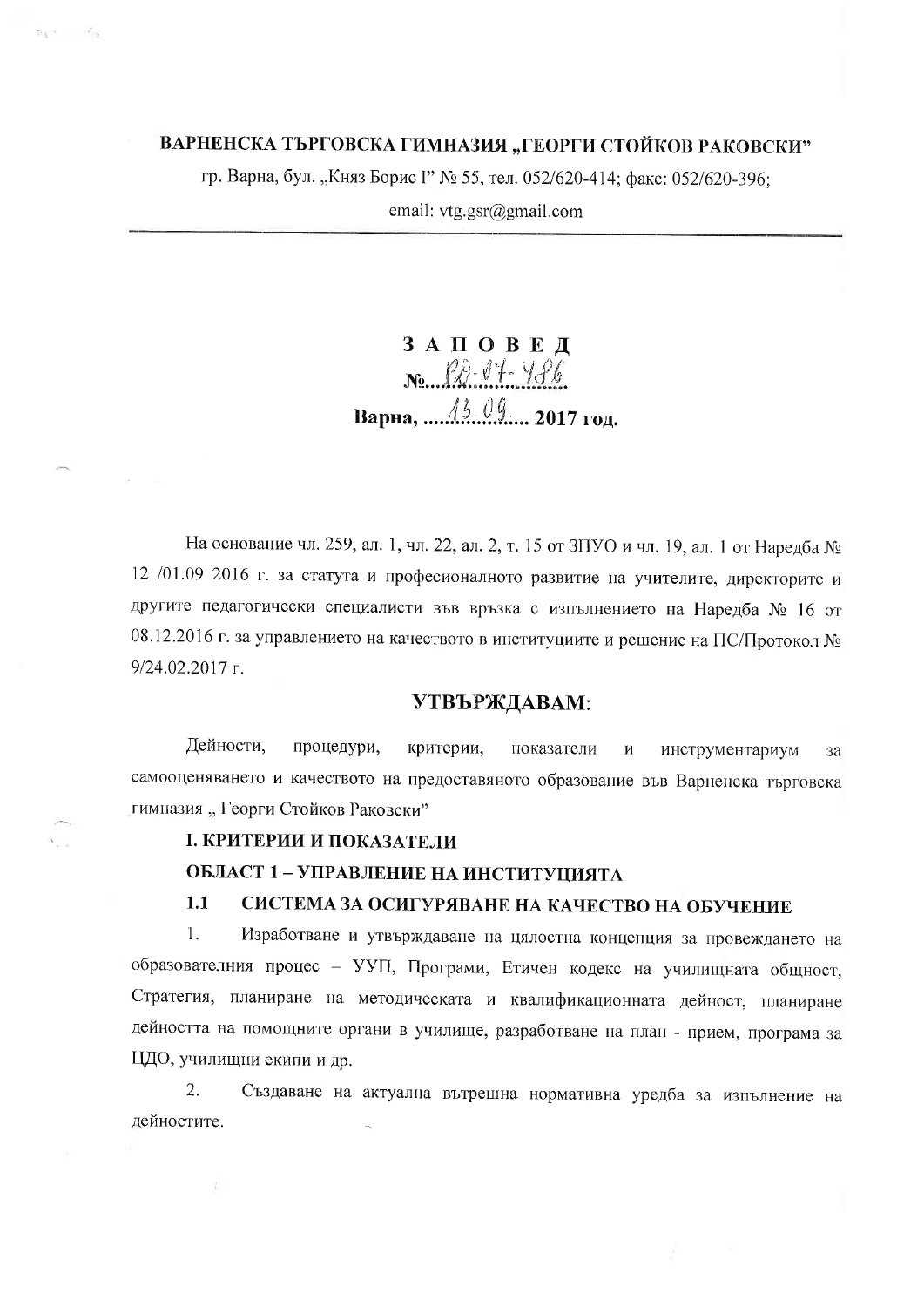$\overline{3}$ . Разработване на училищна програма за повишаване качеството на предлаганото образование и обучение.

 $\overline{4}$ . Разработване на вътрешно - училищни критерии за установяване качеството на обучението.

 $5<sub>1</sub>$ Изготвяне план за контролната дейност в образователната институция.

#### $1.2$ ИНВЕСТИЦИИ В ОБРАЗОВАНИЕТО

Създаване на условия за участие в национални, европейски и други  $1<sub>1</sub>$ международни програми и проекти. Разработване на училищни проекти.

 $2.$ Разработване на бюджета, съобразно действащата нормативна уредба.

 $\overline{3}$ . Системите за финансово управление и контрол в образователната институция спрямо Стандарта за финансиране към ЗПУО:

 $\bullet$ Счетоводна политика на образователната институция.

 $\bullet$ Процедура по разделянето на отговорностите, осъществяване на контрол и изпълнение

 $\bullet$ Процедура по осигуряването на пълно, вярно, точно и своевременно осчетоводяване на всички операции

Система за двоен подпис

4. Осигуряване на прозрачност и публично отчитане на средствата от бюджета и извън бюджетните приходи.

5. Наличие на приходи на училището.

#### $1.3$ КВАЛИФИКАЦИОННА ДЕЙНОСТ

 $1.$ Планиране, реализиране и документиране на квалификационната дейност за педагогическите специалисти на вътрешно училищно ниво.

2. Проучване на нагласите и потребностите от квалификация на персонала в училище и провеждане на ефективни обучения с доказан резултат съобразно придобитите нови компетентности.

 $\overline{3}$ . Изработване на План за квалификация, съобразен с изискването педагогическите специалисти да повишават квалификацията си с не по-малко от 48 академични часа за всеки период на атестиране и не по-малко от16 академични часа годишно.

 $4.$ Документиране на квалификационна дейност за педагогическите специалисти.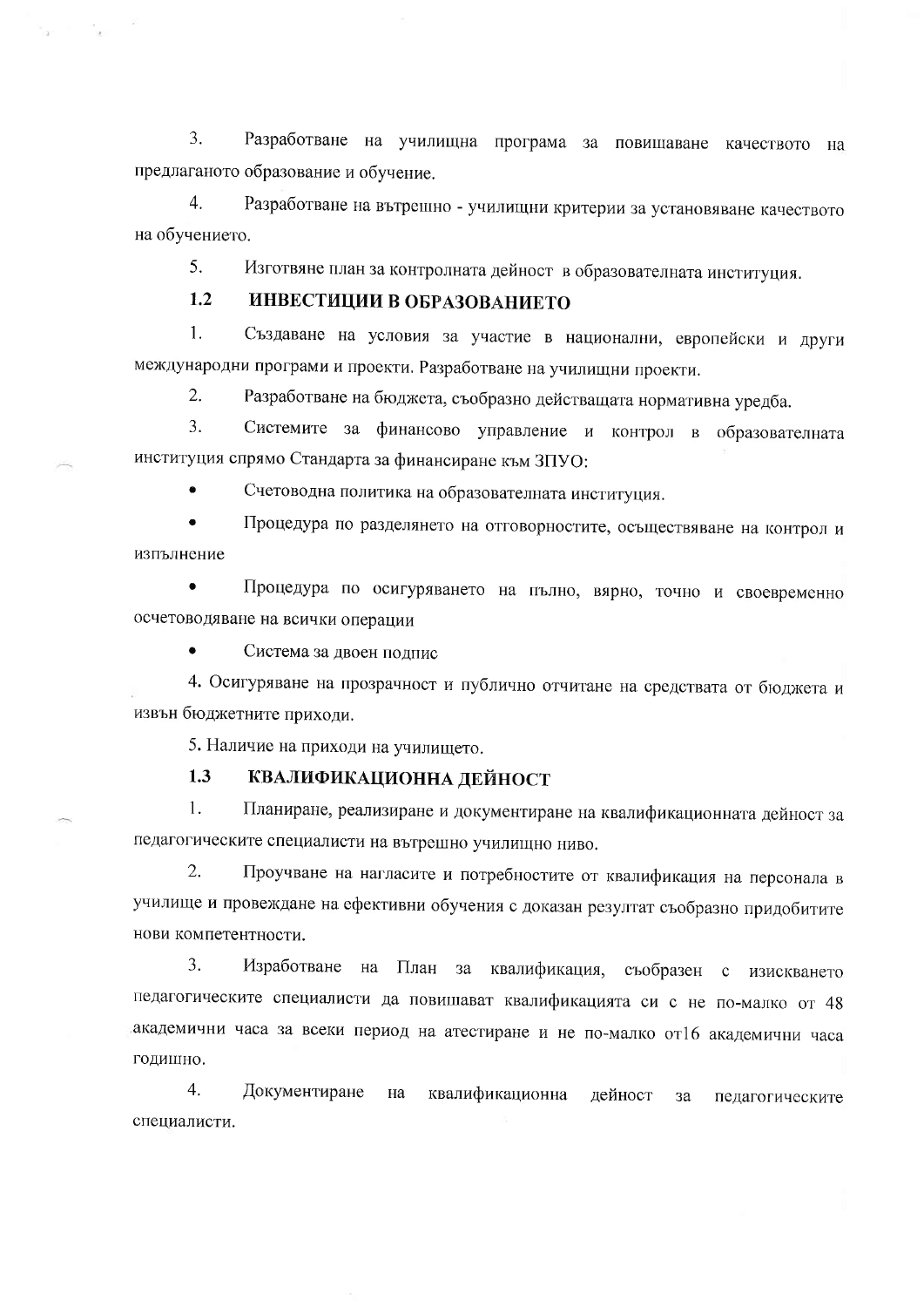5. Повишаване на квалификацията на педагогическите специалисти от специализирани обслужващи звена, от висши училища и научни организации.

6. Споделяне на ефективни практики.

#### $1.4$ НОРМАТИВНО ОСИГУРЯВАНЕ

 $1<sub>1</sub>$ Осигуряване на достъп до законовата и подзаконовата нормативна уредба за осъществяване дейността на училището.

 $2.$ Осигуряване на достъп до учебната документация по изучаваните учебни дисциплини.

 $3.$ Осигуряване на комплекти от учебници и учебни помагала.

 $\overline{4}$ . Осигураване на задължителна училищна документация.

 $5<sub>1</sub>$ Осъществяване на текущ контрол по изрядно водене на училищната документация.

6. Осигуряване изрядно водене на училищната документация.

Съхраняване и архивиране на училищната документация, съгласно  $7<sub>1</sub>$ изискванията на Стандарта за информация и документите.

Провеждане на инвентаризация съгласно сроковете в нормативната уредба. 8.

#### $1.5$ УЧИЛИЩЕН ПЕРСОНАЛ

 $1<sub>1</sub>$ Разработване на правила и/или процедури при назначаване и съкращаване на персонала.

 $2.$ Политика на сътрудничество със заинтересованите лица при вземане на управленски решения, свързани с развитието на образователната институция.

 $\overline{3}$ . Изработване на критерии за оценка труда на учителите и служителите.

Адаптиране на вътрешните правила за работната заплата спрямо стандарта  $4<sup>1</sup>$ за финансиране.

 $5<sub>1</sub>$ Изграждане на комисия за управление на качеството на образованието като помощен, консултативен и постоянен работен орган към директора на училището за оказване на подкрепа при управление на качеството в институцията.

6. Вътрешни политики за допълнителна подкрепа и ресурсно подпомагане.

## 1.6 АДАПТИРАНЕ НА УЧЕНИКА КЪМ УЧИЛИЩНАТА СРЕДА

 $1<sup>1</sup>$ Създаване на възможности за включване на ученика в различни училищни общности в зависимост от неговите интереси и потребности.

 $\overline{2}$ . Създадени възможности за приложение на ИКТ в образователния процес по всички учебни предмети.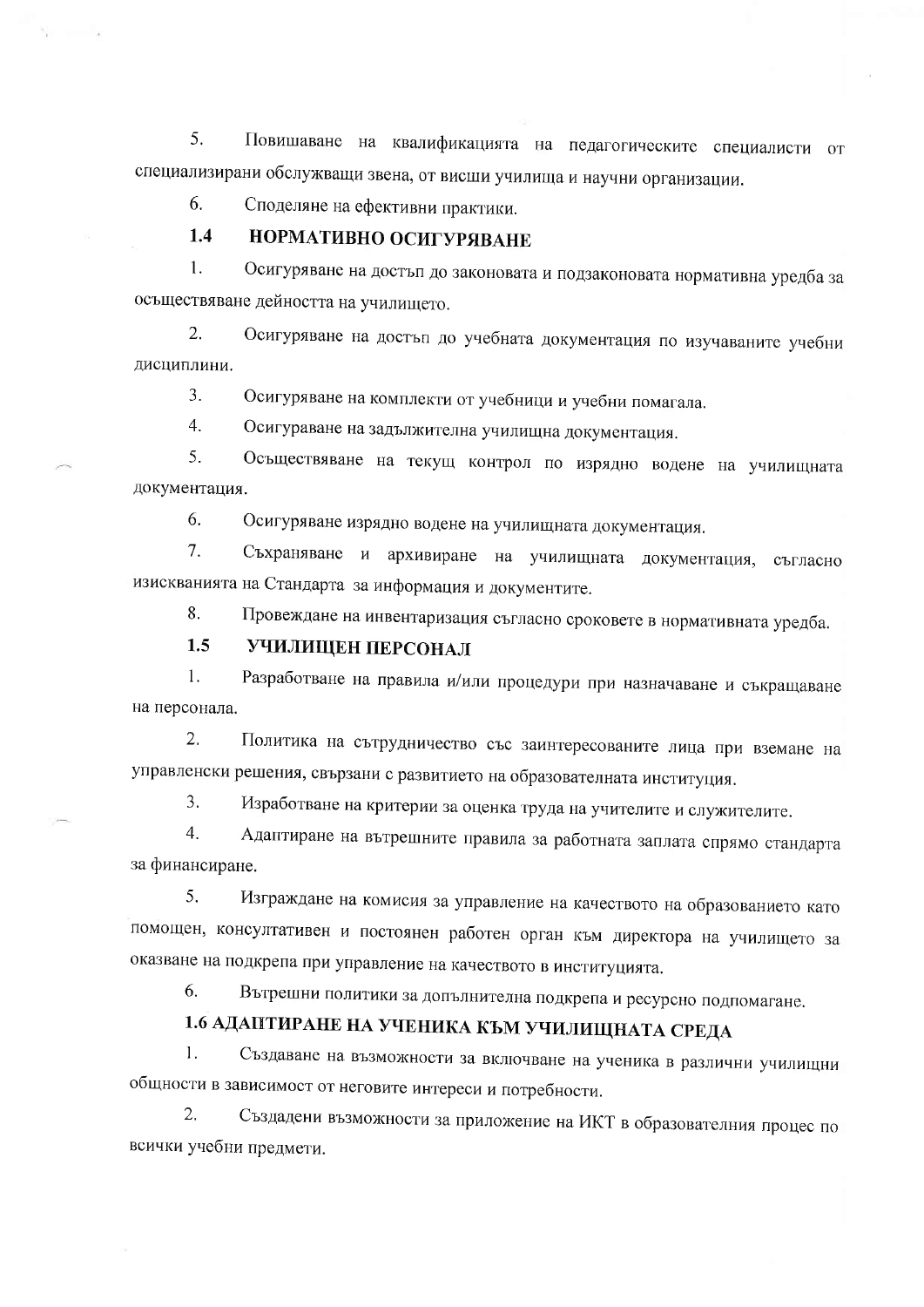$\overline{3}$ . Осъществяване на контрол по планирането на материала по учебните предмети и разработване на различни образователни материали.

 $\overline{4}$ . Създаване условия за гъвкаво прилагане, изменяне и адаптиране методите на преподаване от страна на учителите с оглед постигането на по- добри резултати от ученето.

## 1.7 ИЗГРАЖДАНЕ НА УЧИЛИЩЕТО КАТО СОЦИАЛНО МЯСТО

 $\mathbf{1}$ . Създаване условия за интегриране на ученици със СОП.

 $\overline{2}$ . Предприемане на мерки за социализиране на ученици, за които българският език не е майчин:

Програма за превенция на ранното напускане от училище;

Участие в различни форми на сътрудничество с неправителствени организации, регионалните управления по образование, органите за закрила на детето и др.

3. Актуализиране на механизма за противодействие на училищния тормоз.

4. Съвместна работа на комисията за противодействие на училищния тормоз с класните ръководители по изпълнение на Програмата за превенция на тормоза и наси-лието, както и дейности за мотивация и преодоляване на проблемното поведение, които са израз на общата воля и на координираните усилия на всички участници в образователния процес.

### 1.8 МАТЕРИАЛНО-ТЕХНИЧЕСКА БАЗА

 $1.$ Обновяване и оборудване на класни стаи.

 $\overline{2}$ . Осигуреност на училището с интернет.

3. Наличие и качество на компютърната техника.

 $\overline{4}$ . Функционално място на ученика в класната стая/кабинета, физкултурния салон - наличие на регламентирани отговорности за реда и чистотата на работното място и спазването им. Опазване на интериора и екстериора на училището.

Функционално място на учителя - осигурен постоянен достъп до интернет и 5. до актуална научна и педагогическа литература.

Наличие на пропускателен режим, ориентири за ученици, родители и други 6. външни лица.

 $7.$ Изграждане на система за сигурност с видеонаблюдение.

8. Поетапно изграждане на спортна площадка.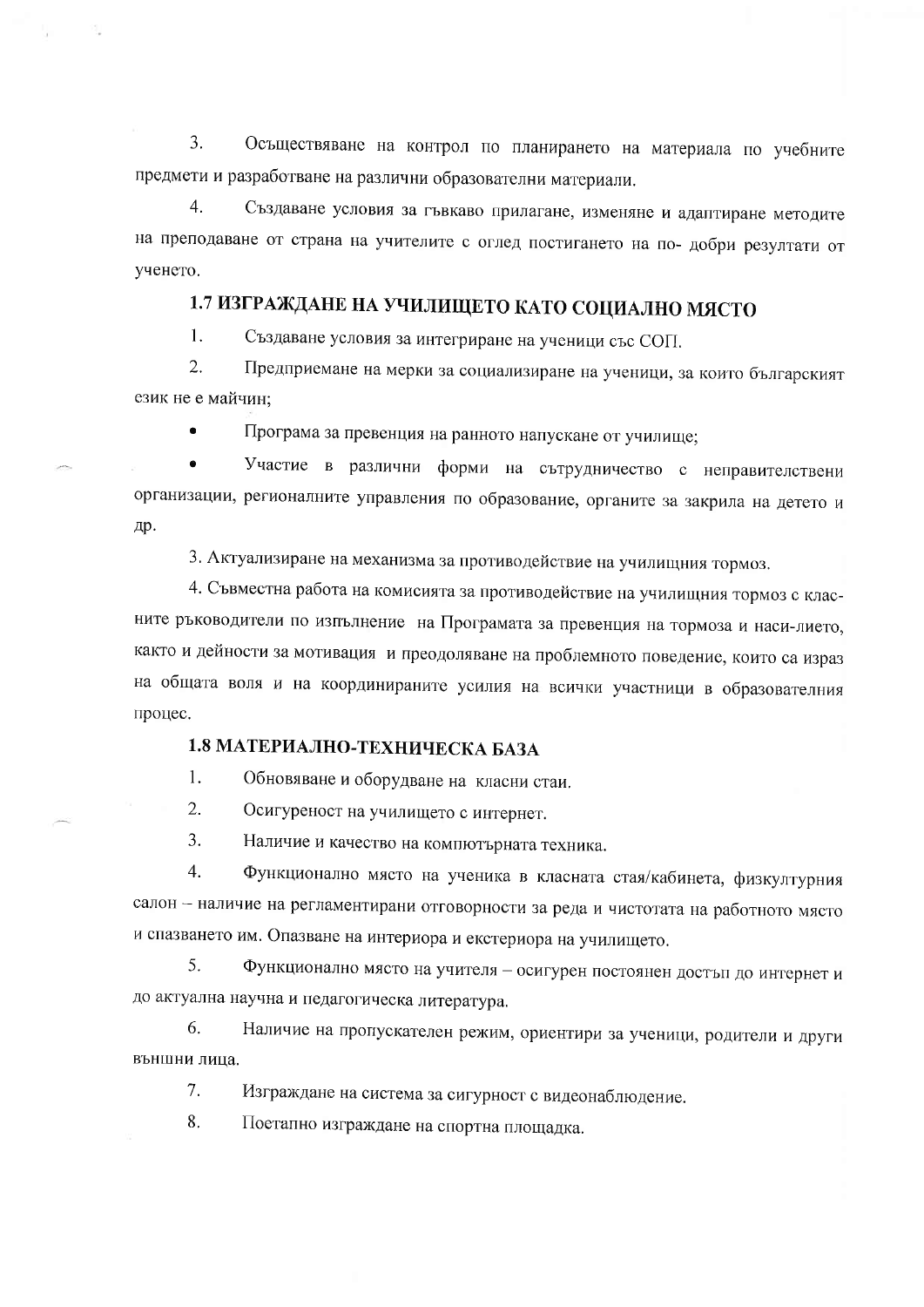## ОБЛАСТ 2 - УПРАВЛЕНИЕ НА ОБРАЗОВАТЕЛНИЯ ПРОЦЕС 2. 1 УЧЕБНА ДЕЙНОСТ

Разработване и утвърждаване на тематичен план на учебния материал,  $\mathbf{1}$ . съобразен с ДОС и учебния план на училището. Предварително планиране целите на урока. Тяхното ясно формулиране и правилно обосноваване.

 $2.$ Преструктуриране на годишното урочно планиране при необходимост.

 $\overline{3}$ . Изготвяне на график за датите на контролните и класните работи на учениците по класове. Информиране на ученици и родители.

 $4.$ Изграждане на ясна и методически обоснована структура на урока.

 $5<sub>1</sub>$ Установяване на дефицитите от входно, междинно и изходно равнище и предприемане на мерки за преодоляването им.

6. Планиране и използване на ИКТ в урока.

## 2. 2 ОЦЕНЯВАНЕ И САМООЦЕНЯВАНЕ

1. Използване на разнообразни форми за проверка и оценка на ученици. (формални, неформални, вътрешни, външни форми на оценяване, самооценяване и взаимно оценяване).

Изготвяне на критерии за оценяване, известни на учениците.  $2.$ 

 $\overline{3}$ . Изграждане на умения у учениците за самооценяване чрез използване на адекватни критерии и показатели.

 $\overline{4}$ . Осъществяване на контрол върху ритмичността на оценяването

Осигуряване на обучение за учителите - свързано с методи на оценяване на 5. учениците, тестово изпитване, формиране на оценка, използване на разнообразни форми на проверка и оценка.

2.3 ИЗГРАЖДАНЕ НА ПОЗИТИВНИ ВЗАИМООТНОШЕНИЯ УЧЕНИК -УЧИТЕЛ; УЧЕНИК - УЧЕНИК

 $\mathbf{1}$ Изграждане на взаимоотношения на партньорство между учителите и учениците.

Изграждане на умения за работа в екип по време на учебни часове. 2.

Установяване от учителя на позитивна атмосфера в класовете.  $3.$ 

## 2.4 РЕЗУЛТАТИ ОТ ОБУЧЕНИЕТО

Подготовка на учениците за успешно полагане на изпитите от НВО - в VIII и  $\mathbf{1}$ . Х клас.

Консултиране на учениците и допълнителна работа по учебни предмети.  $\overline{2}$ .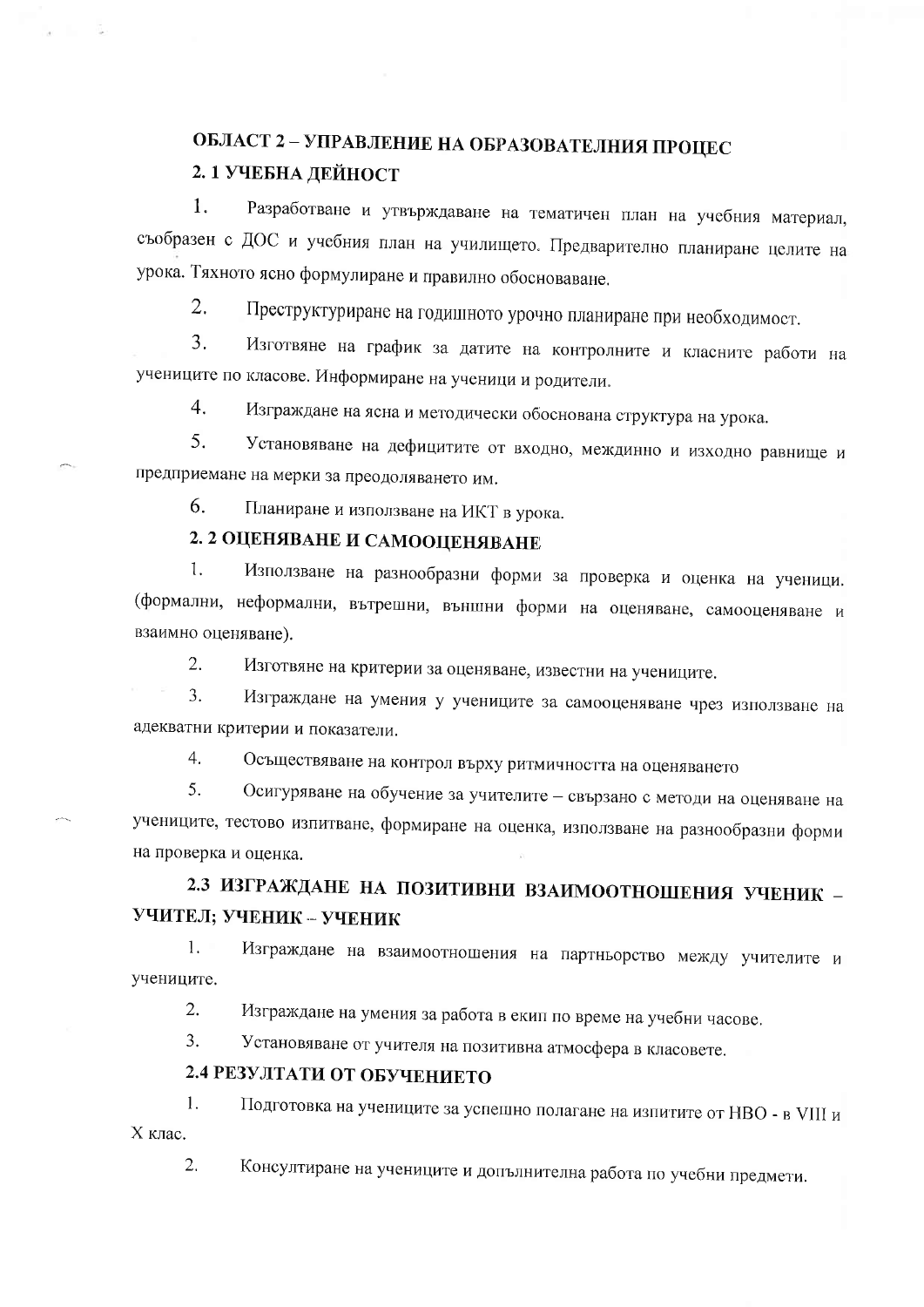Превенция на обучителните затруднения.  $\overline{3}$ .

 $\overline{4}$ Изготвяне на програма за превенция на ранното отпадане от училище по различни причини.

5. Сформиране на групи за ЦДО

 $6<sub>1</sub>$ Ученици с поправителни изпити спрямо броя на постъпилите в началото на учебната година.

## 2.5. НАДГРАЖДАНЕ НА ЗНАНИЯ И УМЕНИЯ

Организиране от училището състезания, конкурси и др.  $1.$ 

 $2^{1}$ Подготовка за участие на ученици в състезания, олимпиади, конкурси и др.

 $\overline{3}$ . Доразвиване на традициите за честване на празници и бележити дати.

Включване в проекта"Твоят час" в групи за занимания по интереси и за  $\overline{4}$ . преодоляване на обучителни затруднения.

5. Изграждане на екипи за работа по проекти.

## 2. 6 ПЕДАГОГИЧЕСКИ ПОСТИЖЕНИЯ

Изграждане на система за мотивация на педагогическите специалисти и  $\mathbf{1}$ . директора за повишаване на квалификацията си.

Мотивиране на учители за подготвяне на ученици за участие в състезания, 2. олимпиади и др.

### ПОЛИТИКИ И МЕРКИ, СВЪРЗАНИ С ВЪЗПИТАНИЕТО И  $2.7$ СОЦИАЛИЗАЦИЯТА НА УЧЕНИЦИТ:

Ť. Изграждане на училище без агресия, осигуряващо подкрепяща среда, индивидуално консултиране по възрастови проблеми.

Популяризиране на добри практики, свързани със социализацията и  $\overline{2}$ . възпитанието на учениците.

Планиране и реализация на дейности за преодоляване на агресията в  $3.$ училище- на ниво клас и на ниво училище.

 $4.$ Ранно откриване на ученици с асоциално поведение и предприемане на съответните мерки за работа с тях и семействата им.

5. Индивидуално консултиране на ученици по проблеми, свързани с тяхното поведение, с взаимоотношенията с връстници, родители, учители или с психичното, личностното и интелектуалното им развитие.

6. Реализиране на дейности за формиране на знания и умения за здравословен начин на живот. Здравни беседи.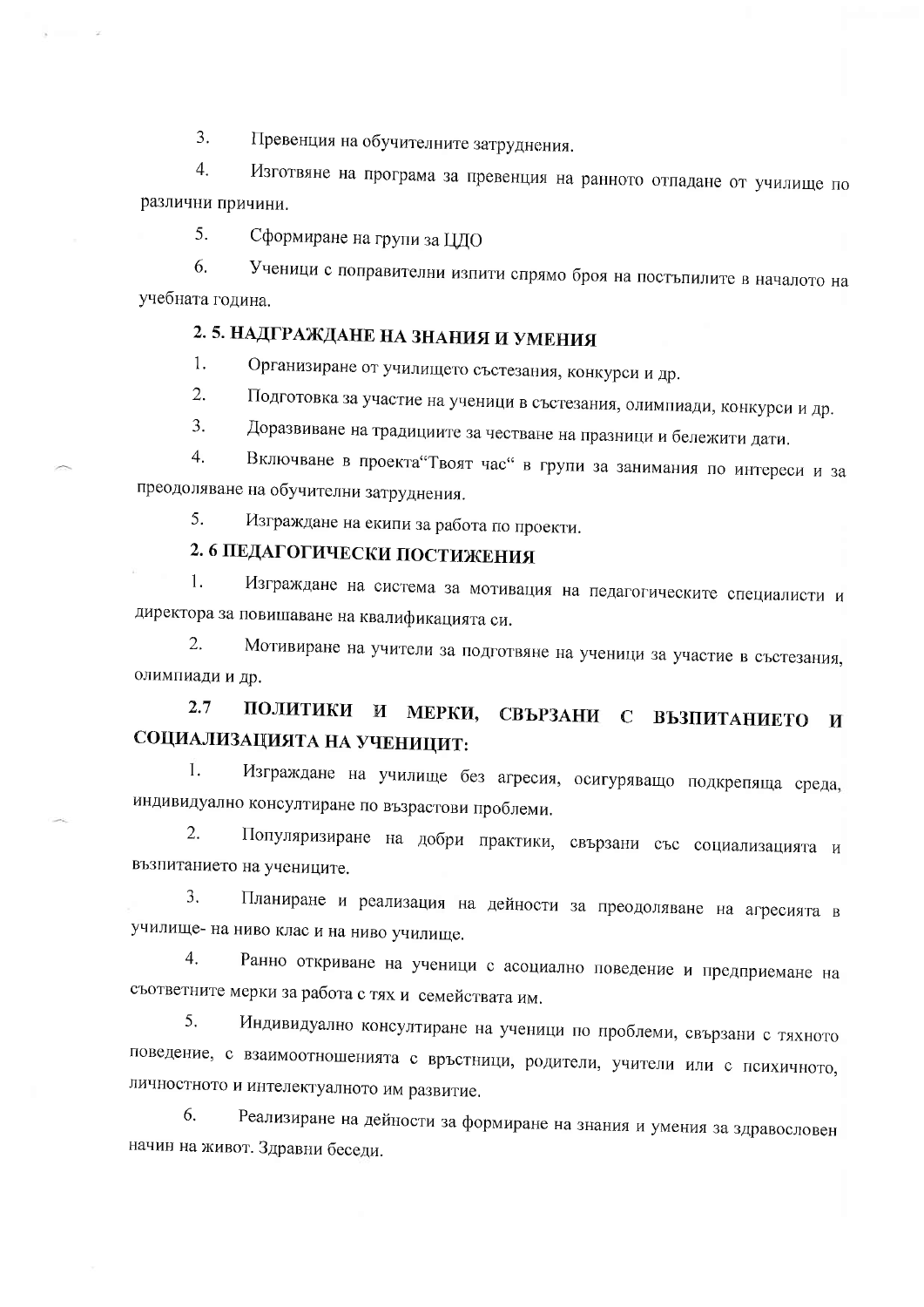$7.$ Реализиране на дейности за екологичното възпитание на учениците.

 $\mathbf{R}$ . Реализиране на дейности за възпитание в национални и общочовешки ценности.

Патриотичен календар на класа.  $\blacktriangle$ 

Ученически инициативи за изразяване почит към националните герои и веков-ната ни история - разписани инициативи за всеки празник.

Ритуализация на училищния живот. 9

Патронен празник;

 $\sim$ 

 $\bullet$ Символи и ритуали.

#### $2.8$ ПАРТНЬОРСТВО МЕЖДУ **ПРЕКИТЕ** УЧАСТНИЦИ  $\bf{B}$ УЧИЛИЩНОТО ОБРАЗОВАНИЕ

Ť. Партньорство между преките участници в училищното образование.

 $\overline{2}$ . Включване на учителите в управлението на промените в училището.  $\overline{3}$ .

Планиране на дейности и форми на сътрудничество за осигуряване на позитивен организационен климат, ефективна комуникация и отношения на загриженост между всички участници в процеса на образование.

Създаване на МО и планиране на тяхната дейност.  $\overline{4}$ .

5. Формиране на нагласи у родителите за партньорство и сътрудничество чрез организиране на родителски срещи и тематични инициативи в класовете.

Планиране и реализация на дейности за активно участие на родителите в 6. организираните от училището извънкласни дейности.

- Конкурси;
- Празници;
- Училищни изложби;

Благотворителни базари за набиране на средства

Удовлетвореност на родителите по конкретни въпроси.  $7.$ 

Дейност на Обществения съвет към училището. 8.

#### 2.9 ВЪНШНО ПАРТНЬОРСТВО

Взаимодействие с институциите 1.  $\, {\bf B}$ системата на образованието, териториалните органи на изпълнителната власт, органите за местното управление.

 $\overline{2}$ . Взаимодействие с Държавна агенцията за закрила на детето и структурите на полицията.